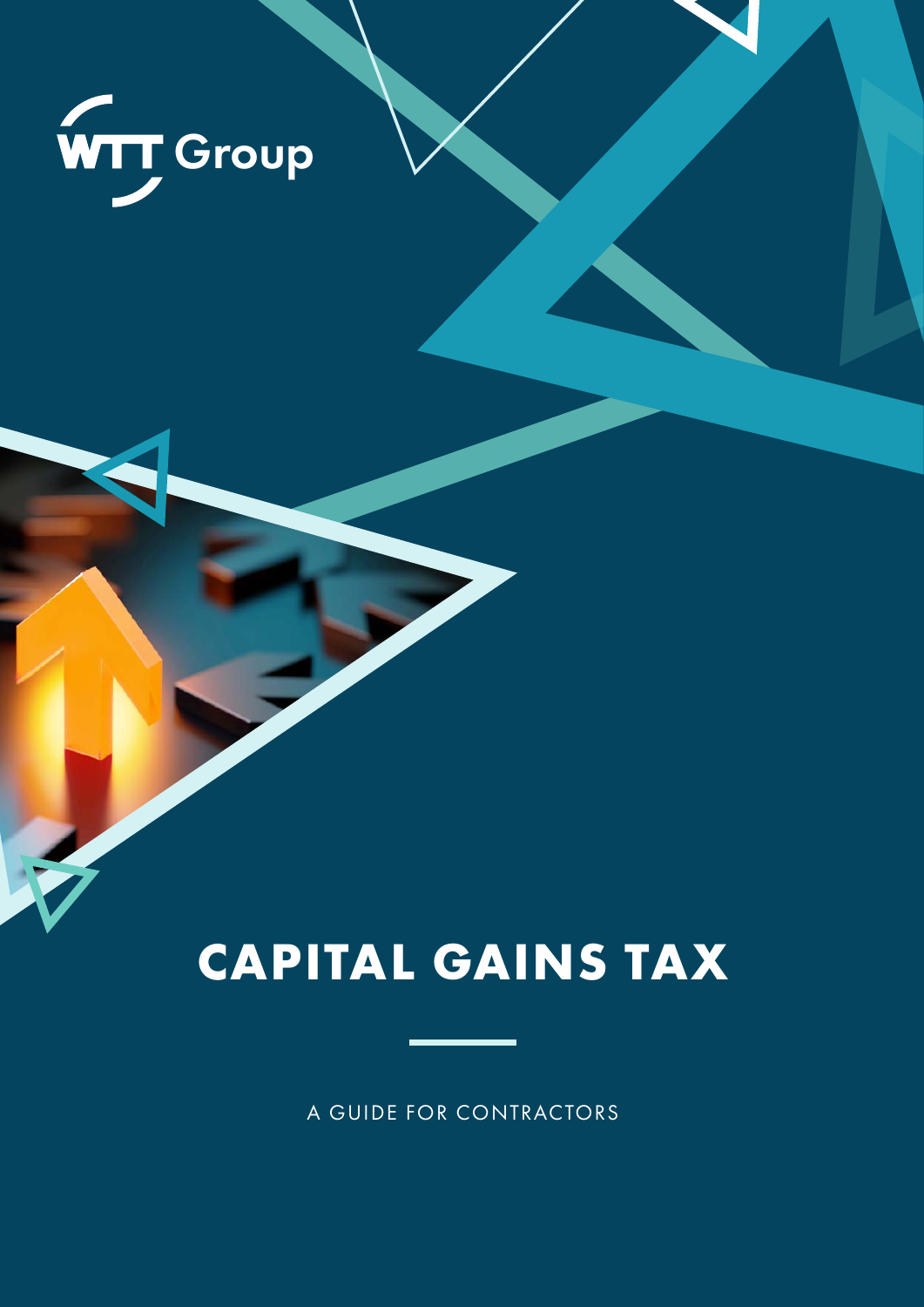# **CAPITAL GAINS**

#### A GUIDE FOR CONTRACTORS

A capital gain (or loss) arises when there is a chargeable disposal of a chargeable asset by a chargeable person. However, this very simple definition which perhaps plays down what can be a very complex area of tax law.

# **INTRODUCTION** NEROJCETTE

# **CAPITAL GAINS TAX**N A X S Z<br>E<br>E  $\mathbf C$ and in the contract of the contract of the contract of the contract of the contract of the contract of the contract of the contract of the contract of the contract of the contract of the contract of the contract of the con ENT  $\blacksquare$ S

In this guide we will be exploring:



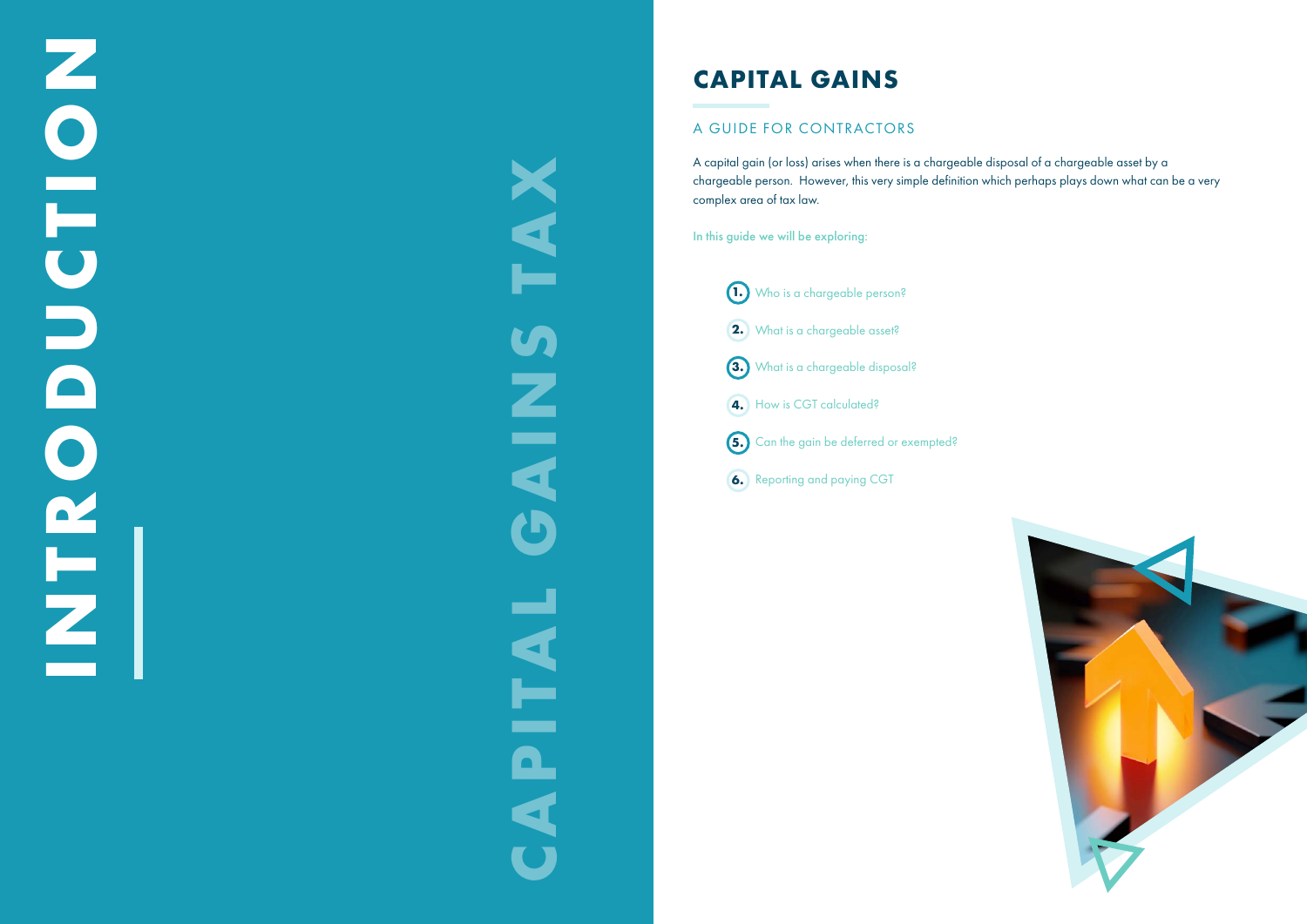# UK RESIDENT INDIVIDUALS, TRUSTS, AND COMPANIES ARE ALL WITHIN THE SCOPE OF CAPITAL GAINS TAX (CGT)



Although, companies pay corporation tax on any gain rather than CGT. Generally non-UK tax residents do not pay CGT regardless of where the asset is situated. However there is an exemption to that rule for transactions in UK land and buildings, and the disposal of shares in UK property rich companies.



# **WHO IS A CHARGEABLE PERSON?**

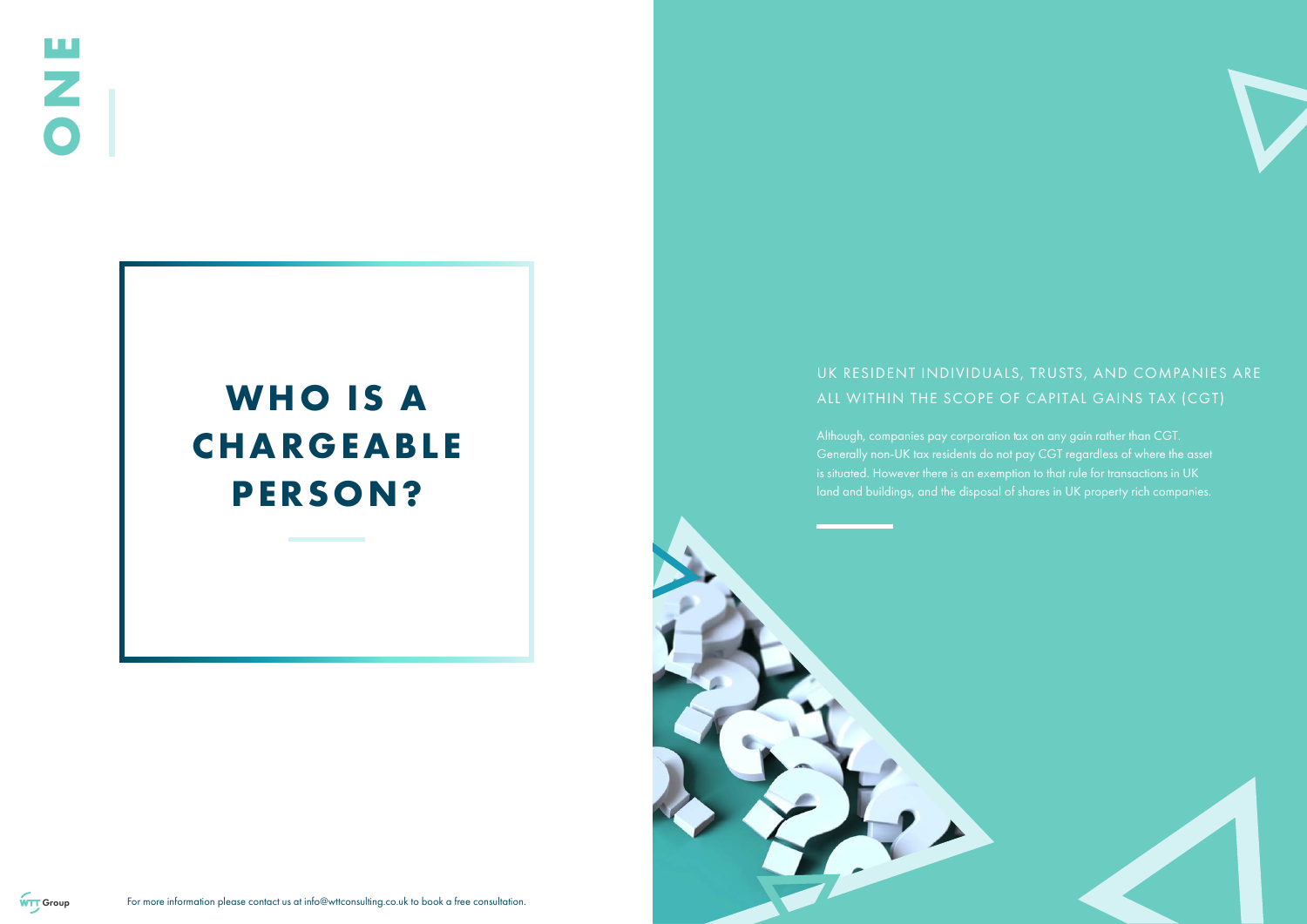#### MOST ASSETS EXCEPT STERLING CASH ARE CHARGEABLE ASSETS FOR CGT PURPOSES.

WASTING CHATTELS (tangible moveable property with a useful life expectancy of less than 50 years)





The most common type of assets we see held are shares, land and buildings, and cryptocurrency. There are however several specific exemptions in the legislation, of which the most useful to know about are:-

SHARES HELD IN ISA, VCT, EIS OR SEIS WRAPPERS



# **WHAT IS A CHARGEABLE ASSET?**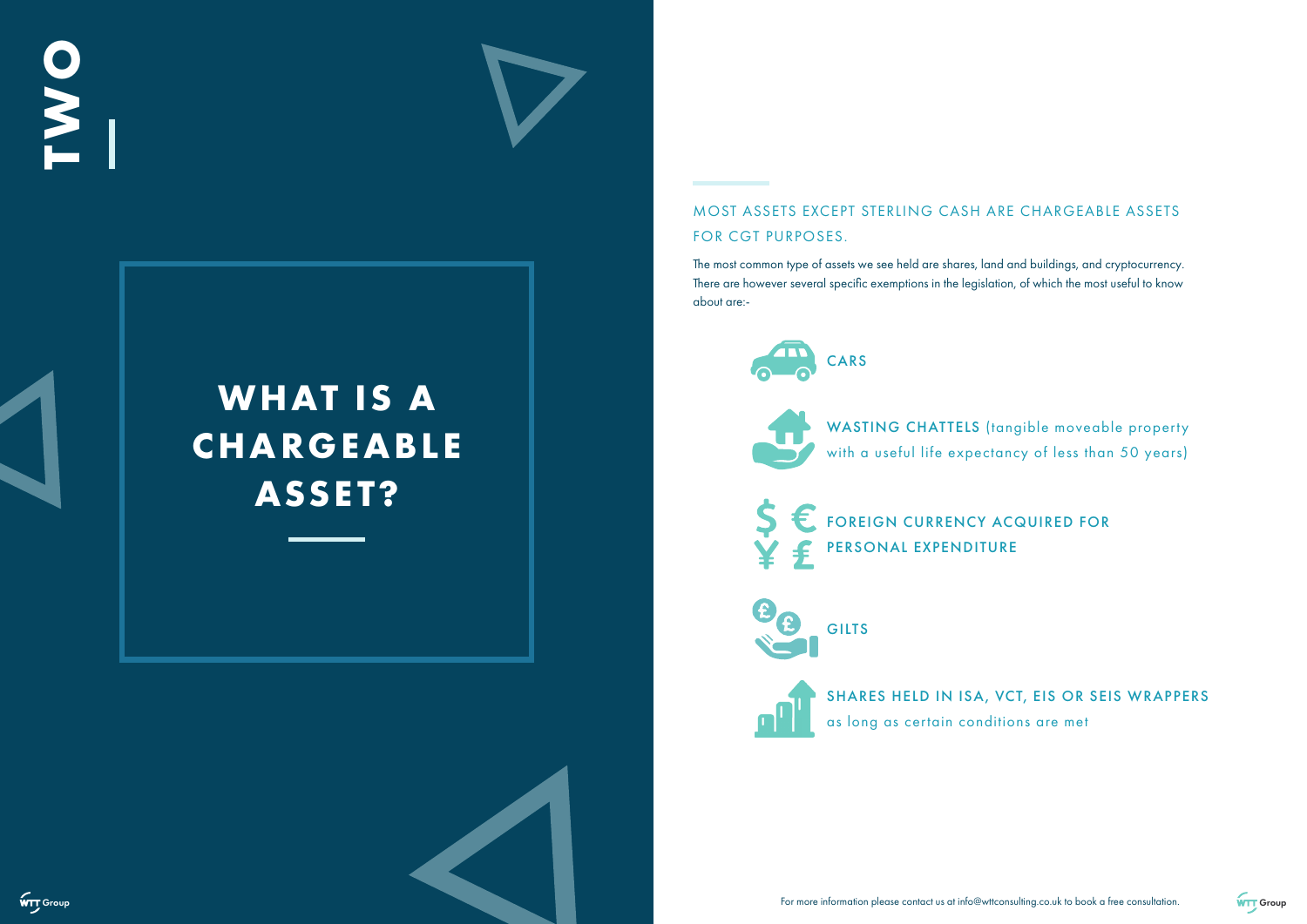### A CHARGEABLE DISPOSAL OCCURS WHEN A CHARGEABLE ASSET IS SOLD, GIFTED, SWAPPED, OR LOST OR DESTROYED WITH COMPENSATION RECEIVED.

Death is not a chargeable disposal event, however the probate value becomes the new base cost of the asset for the purposes of calculating any gain on future disposal.

A transfer between husband and wife, or civil partners, is a chargeable disposal but is treated as taking place at no gain/no loss. This means that such transfers do not trigger and immediate CGT charge. This can be a useful tax planning tool to utilise any unused annual exemption or lower tax bands.

# **WHAT IS A CHARGEABLE DISPOSAL?**



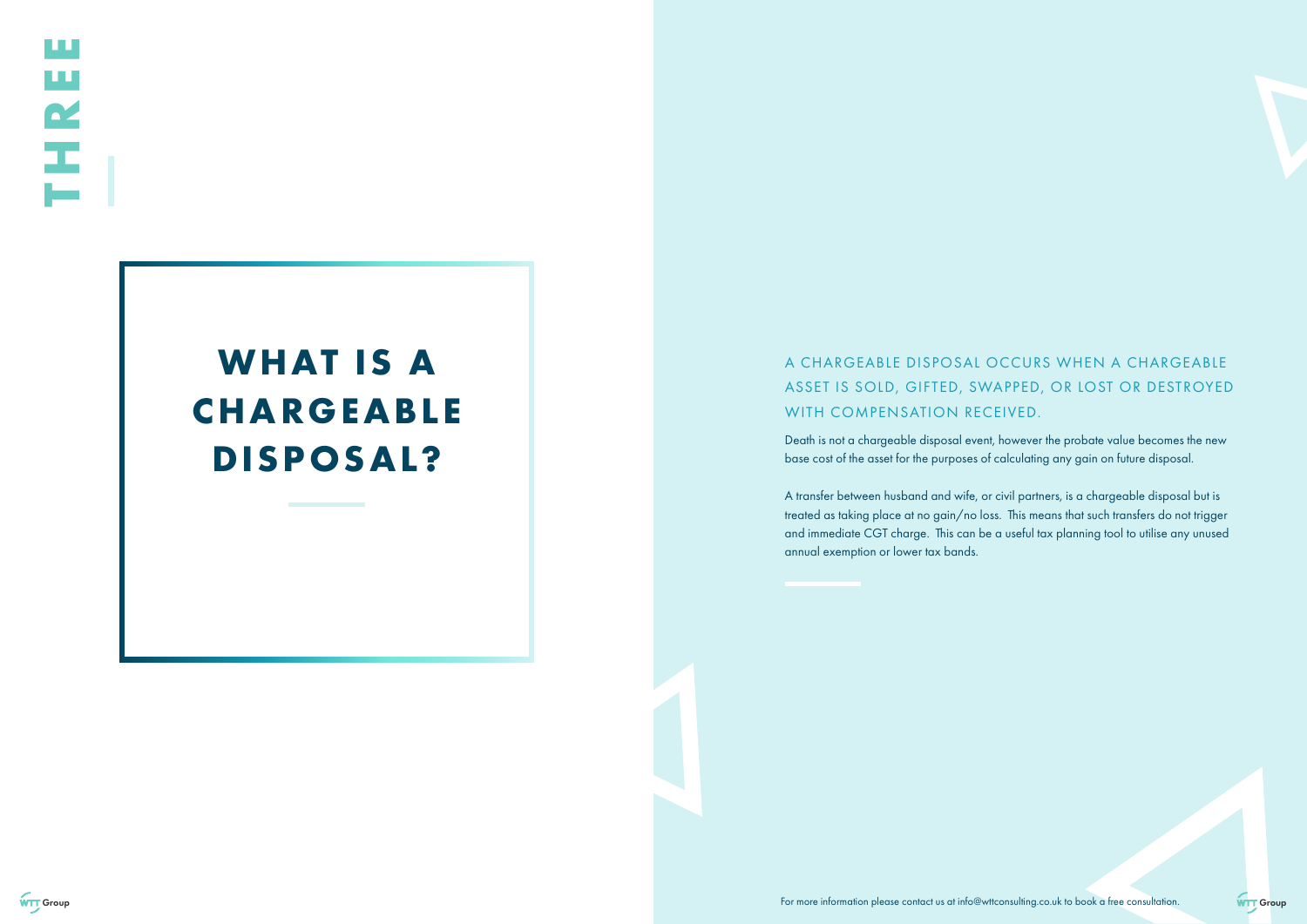# A GAIN OR LOSS IS CALCULATED BY TAKING THE PROCEEDS RECEIVED FOR THE DISPOSAL, AND DEDUCTING THE COST OF ACQUIRING THE ASSET (THE BASE COST).

In calculating these two figures you can include the incidental costs of the disposal such as legal and valuation fees, and the associated costs of acquisition such as stamp duty and commission. The cost of any enhancement to the asset can also be included as long as the expenditure is reflected in the state or nature of the asset at disposal. For instance, if you built an extension to a rental property the cost of the work could be reflected in the base cost of the property when calculating any gain. However, if you were to demolish the extension and therefore it was no longer part of the property when you sold it, then the cost of building it could not be taken into account in the CGT calculation.

Any capital losses must be used against any capital gains made in the same year. Any remaining loses can then be carried forward to future years. Individuals also have an annual exemption each year which will mean that there is no CGT to pay if the total chargeable gains are below this amount. For 2022/23 the annual exemption is £12,300. Basic rate taxpayers pay tax of 10% on any gains. Higher and additional rate taxpayers suffer CGT at 20%. Where residential property is disposed of then it is subject to CGT at 18% and 28% respectively.

A reduced rate of CGT of 10% is available where the disposal is eligible to claim Business Asset Disposal Relief or Investors Relief, but there are lifetime limits that once exceeded mean that the reduced rate can no longer apply.

# **FOUR**

# **HOW IS CGT CALCULATED?**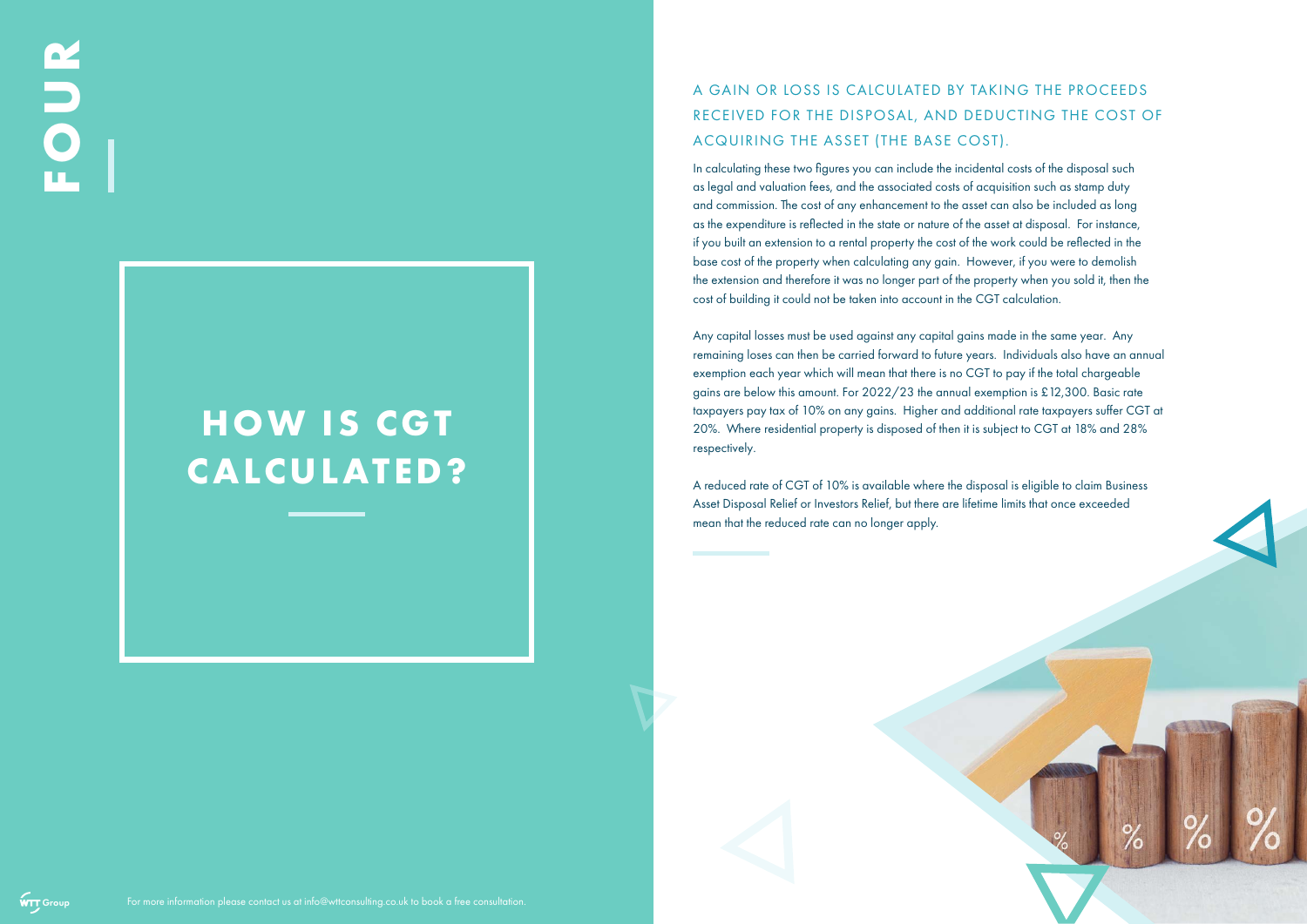## WHERE A BUSINESS ASSET IS DISPOSED OF THEN IT IS POSSIBLE FOR THE DONOR AND THE DONEE TO MAKE A JOINT ELECTION TO CLAIM GIFT RELIEF ON THE TRANSFER.

This has the effect of rolling over the gain against the base cost of the asset when later disposed of by the new owner, in effect shifting any gain on to the person in receipt of the gift.

Where you dispose of land and building, or plant and machinery used a business, then you may be eligible to claim roll over relief if you reinvest the proceeds into certain replacement assets for use in the business. This will have the effect of delaying all or part of the gain until the replacement asset is sold.

Whilst the above deferral reliefs are useful, they are of course restricted to situations where no consideration is received or where proceeds are being reinvested in a business. A more flexible deferral relief that is available to be used against gains on the disposal of any asset is EIS, SEIS, and Social Enterprise Reinvestment Relief. Where the proceeds of a disposal are used to invest in shares of any of these then the gain can be frozen until those shares are disposed of, at which point the earlier gain will also crystalise.

Principle Private Residence Relief will exempt any capital gain on the disposal of a residential property for the period that you lived in it if it was your only or main residence, plus the final 9 months regardless as long as it was your main home at some point. Certain periods of absence may also be treated as deemed occupancy, such as when you have been abroad by reason of your employment.





# **CAN THE GAIN BE DEFERRED OR EXEMPTED?**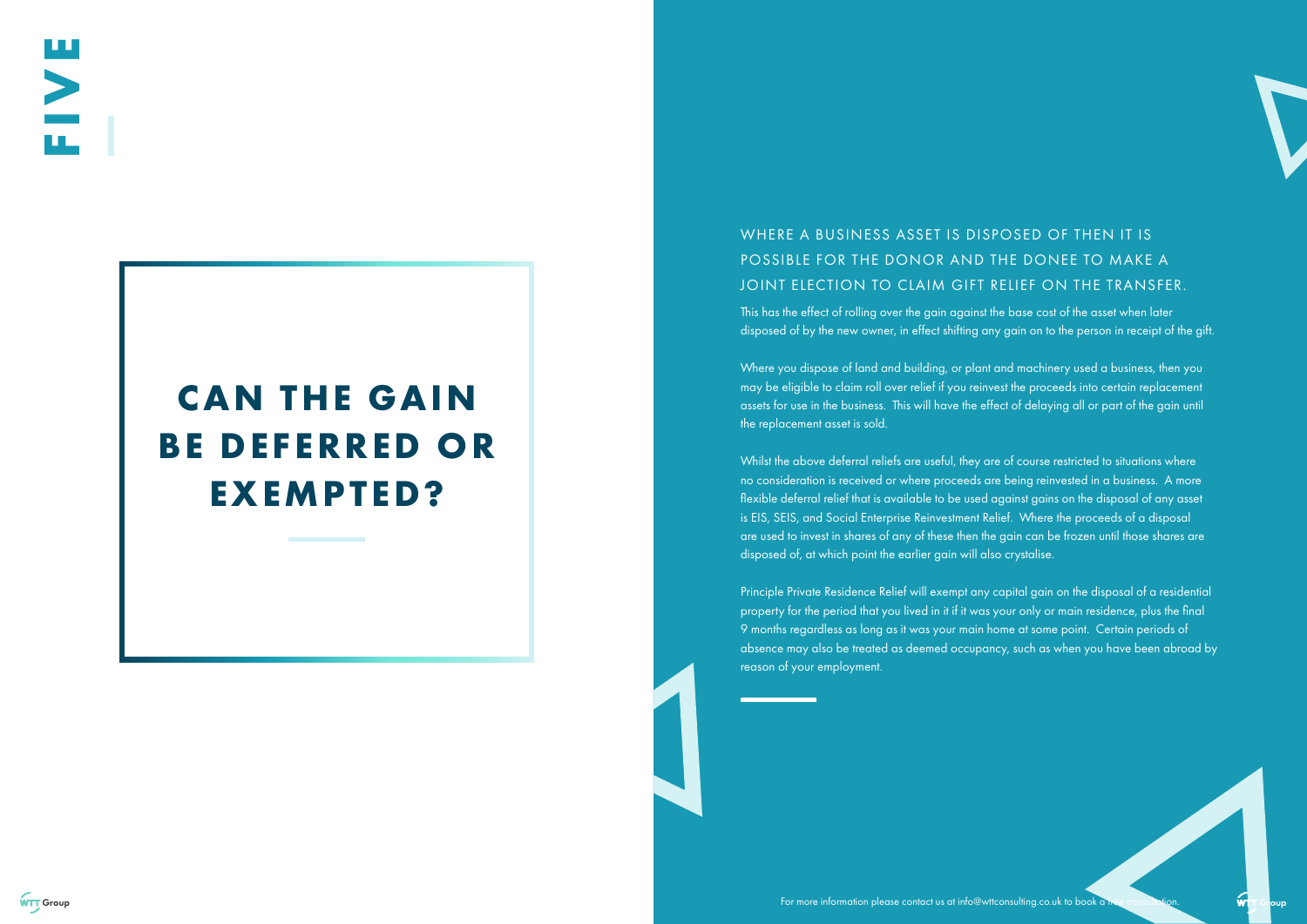# WHERE YOU COMPLETE A TAX RETURN, ANY GAIN OR LOSS CAN BE REPORTED ON THAT WITHIN THE NORMAL SELF-ASSESSMENT TIME LIMITS.

Any tax due will be payable by 31 January following the end of the tax year the gain arises in.

In addition, any gain from UK residential property must be reported to HMRC and a provisional payment of the tax made within 60 days of the date of disposal. The gain must also be reported on the annual tax return.

For those that do not complete a self-assessment, a real time transaction return can be submitted using the government gateway. This can be made at any time before the 31 December following the end of the tax year that the disposal was made in. HMRC will then advise how the tax should be paid by the due date of the following 31 January.

**SIX**

# **REPORTING & PAYING CTG**





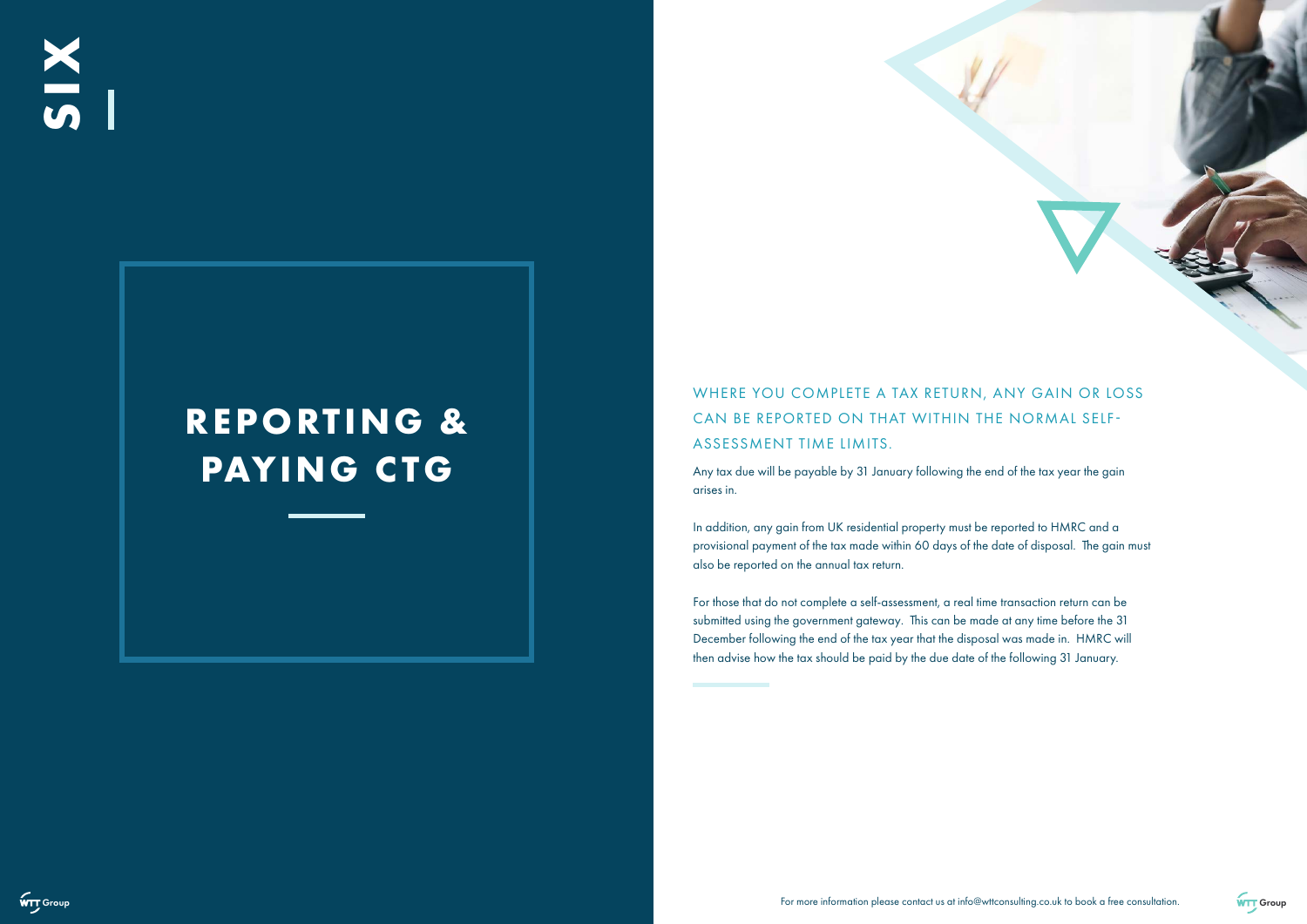WHO ARE WE?

# **ABOUT US**

#### MEET OUR TEAM OF INDUSTRY LEADING EXPERTS COMPOSED OF AWARD WINNING TAX AND LEGAL ADVISORS



Rhys' professional background began in the legal industry working on international contractual agreements and dispute resolution. Following this Rhys moved into the financial sector utilising his legal knowledge to perform alternative dispute resolution for the financial services industry.

Rhys now manages the WTT Group of companies and oversees the continued development and expansion of the organisation.



#### **RHYS THOMAS** MANAGING DIRECTOR

Tom joined WTT in 2017 as a Director, setting policy and strategy for clients having their tax affairs enquired into, after a 20 year career with the Inland Revenue (now HMRC) primarily in tax investigations. As a qualified tax inspector he led teams across business segments from global household names to mid-size businesses and their wealthy directors. After joining the newly formed Complex Evasion team he investigated offshore structures and worked with parties such as the City of London Police Economic Crime Unit, providing a unique insight into tax compliance. He now also advises clients on ongoing tax and wealth planning needs, having qualified as a member of the Society of Trust and Estate Practitioners in 2021.

**TOM WALLACE** DIRECTOR OF TAX INVESTIGATIONS

> WTT provides award-winning experienced tax advisers, legal experts and wealth professionals working together as a cohesive team. The breadth and depth of our expertise allows us to provide an all-round tailored service for contractors, entrepreneurs and companies alike.

Open. Honest. With Integrity.

# Honest. With Integrity. Open.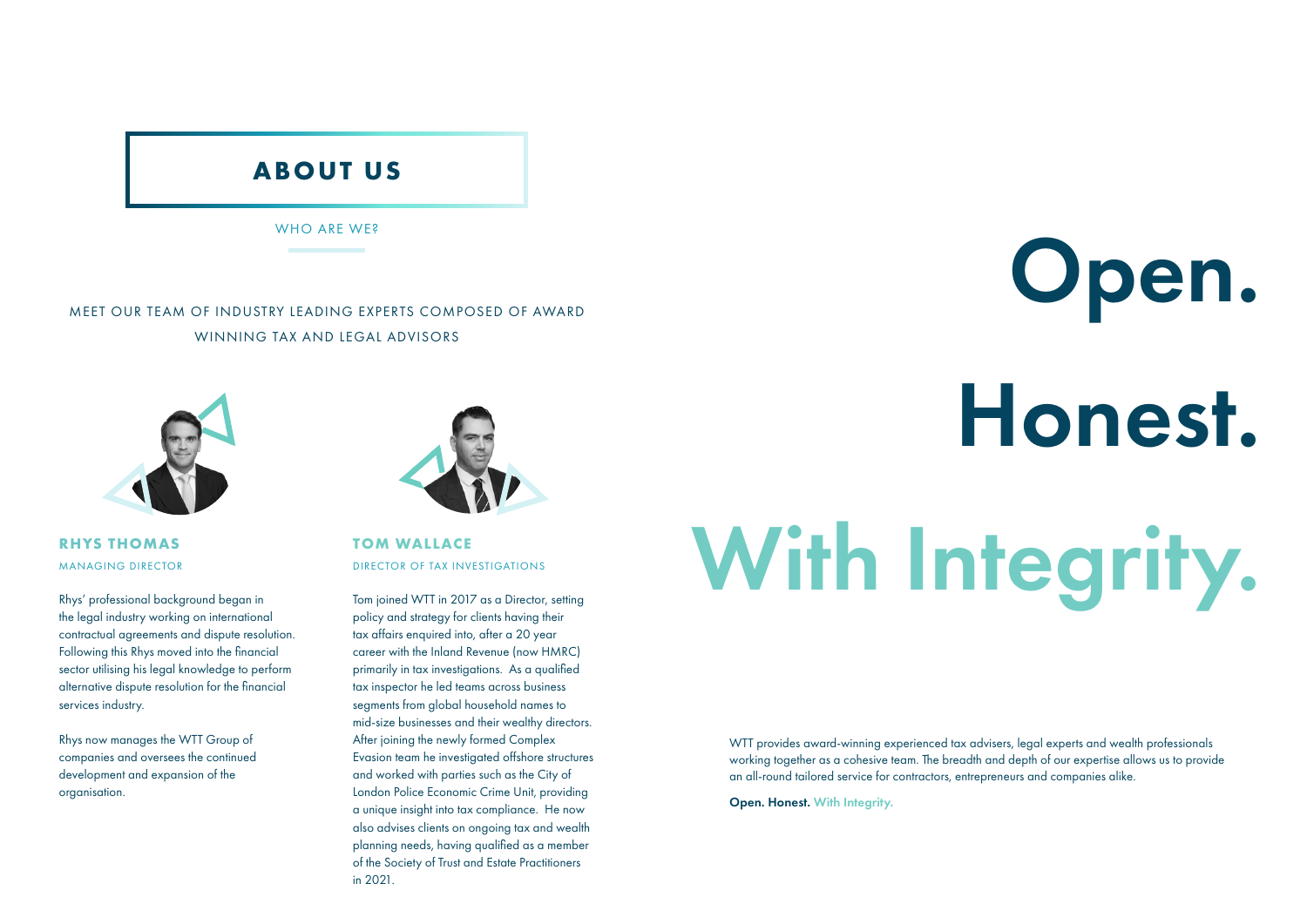# **TO FIND OUT MORE….**

FOR MORE INFORMATION OR TO DISCUSS ANY OF OUR SERVICES IN MORE DETAIL, CONTACT ONE OF OUR SPECIALISTS TODAY.

- E: info@wttconsulting.co.uk
- **a** T: +44 (0)20 3468 0000
- **Example V: www.wttgroup.co.uk**
- **A.** H.O: 40 Queen Street, London, EC4R 1DD



#### GOT SOME QUESTIONS?

If you have any queries or were wishing to discuss any of our services in more detail, our team of experts are always on hand to answer any questions you may have.

For a no obligation discussion about your options, or for advice on a particular matter, contact us on the details attached.